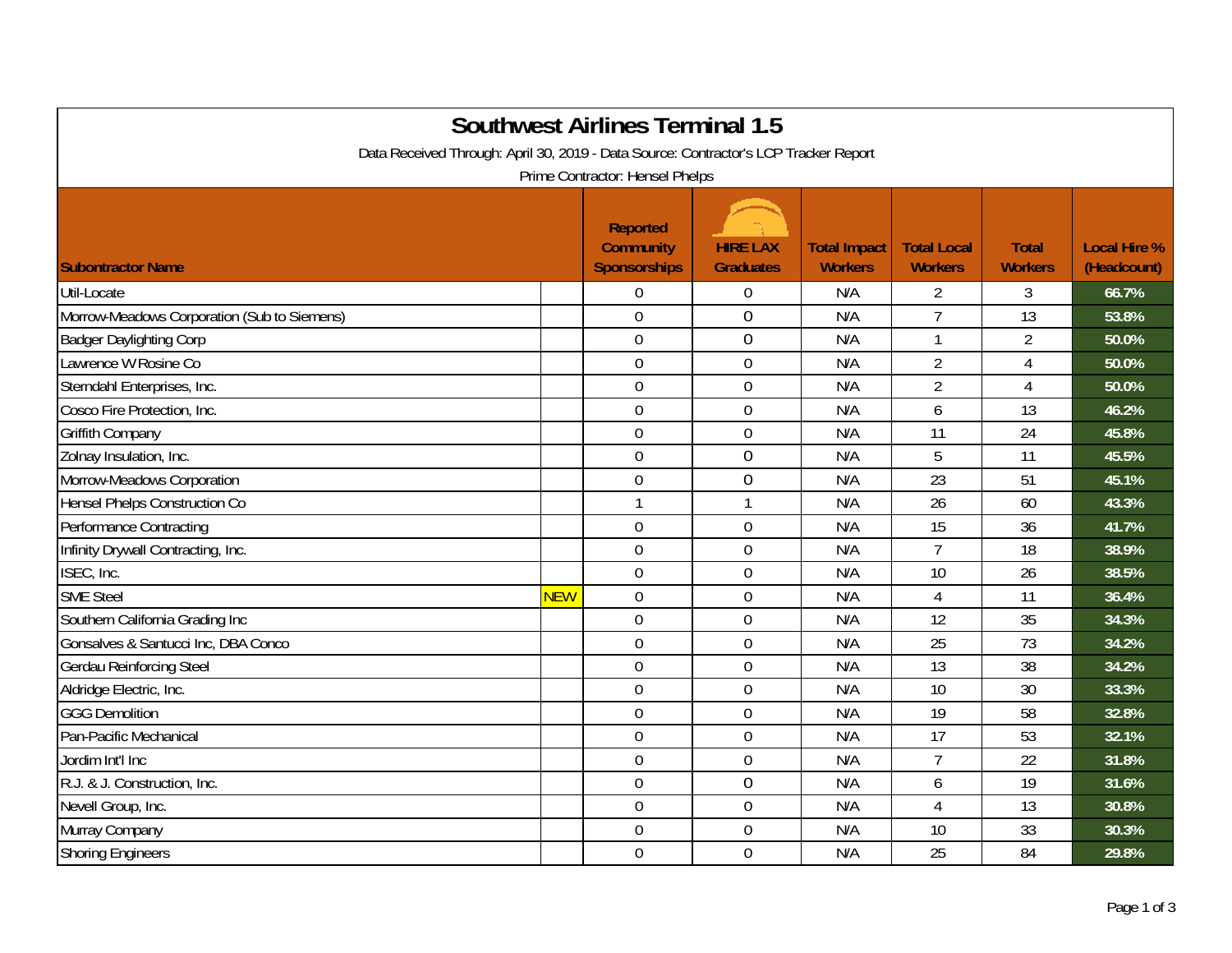| <b>Southwest Airlines Terminal 1.5</b>                                               |            |                                                     |                                     |                                       |                                      |                                |                                    |  |  |
|--------------------------------------------------------------------------------------|------------|-----------------------------------------------------|-------------------------------------|---------------------------------------|--------------------------------------|--------------------------------|------------------------------------|--|--|
| Data Received Through: April 30, 2019 - Data Source: Contractor's LCP Tracker Report |            |                                                     |                                     |                                       |                                      |                                |                                    |  |  |
| Prime Contractor: Hensel Phelps                                                      |            |                                                     |                                     |                                       |                                      |                                |                                    |  |  |
| <b>Subontractor Name</b>                                                             |            | <b>Reported</b><br><b>Community</b><br>Sponsorships | <b>HIRE LAX</b><br><b>Graduates</b> | <b>Total Impact</b><br><b>Workers</b> | <b>Total Local</b><br><b>Workers</b> | <b>Total</b><br><b>Workers</b> | <b>Local Hire %</b><br>(Headcount) |  |  |
| <b>Comet Electric</b>                                                                |            | $\Omega$                                            | $\overline{0}$                      | N/A                                   | $\overline{2}$                       | $\overline{7}$                 | 28.6%                              |  |  |
| Rebar Engineering Inc.                                                               |            | $\overline{0}$                                      | $\mathbf 0$                         | N/A                                   | $\overline{4}$                       | 14                             | 28.6%                              |  |  |
| Saddleback Waterproofing                                                             |            | $\mathbf 0$                                         | $\boldsymbol{0}$                    | N/A                                   | 5                                    | 18                             | 27.8%                              |  |  |
| Rosendin Electric                                                                    |            | $\overline{0}$                                      | $\mathbf 0$                         | N/A                                   | 8                                    | 29                             | 27.6%                              |  |  |
| NorCal Pipeline Services, Inc.                                                       |            | $\Omega$                                            | $\mathbf 0$                         | N/A                                   | 5                                    | 19                             | 26.3%                              |  |  |
| Corradini Corp                                                                       |            | $\overline{0}$                                      | $\mathbf 0$                         | N/A                                   | $\overline{2}$                       | 8                              | 25.0%                              |  |  |
| <b>Elljay Acoustics</b>                                                              |            | $\mathbf 0$                                         | $\mathbf 0$                         | N/A                                   | $\mathbf{1}$                         | 4                              | 25.0%                              |  |  |
| Mike Zarp, Inc.                                                                      |            | $\mathbf 0$                                         | $\mathbf 0$                         | N/A                                   | $\overline{2}$                       | 8                              | 25.0%                              |  |  |
| Centerline Concrete Cutting                                                          |            | $\overline{0}$                                      | $\mathbf 0$                         | N/A                                   | 1                                    | 5                              | 20.0%                              |  |  |
| DSM Construction, Inc.                                                               | <b>NEW</b> | $\overline{0}$                                      | $\mathbf 0$                         | N/A                                   |                                      | 5                              | 20.0%                              |  |  |
| Tahlequah Rebar Inc.                                                                 | <b>NEW</b> | $\overline{0}$                                      | $\mathbf 0$                         | N/A                                   | $\mathfrak{Z}$                       | 15                             | 20.0%                              |  |  |
| Johnson & Turner Painting Co Inc.                                                    |            | $\mathbf 0$                                         | $\boldsymbol{0}$                    | N/A                                   |                                      | $\overline{7}$                 | 14.3%                              |  |  |
| Underground Construction Co Inc                                                      |            | $\overline{0}$                                      | $\mathbf 0$                         | N/A                                   | $\overline{2}$                       | 19                             | 10.5%                              |  |  |
| Commecial Scaffolding of CA                                                          | <b>NEW</b> | $\mathbf 0$                                         | $\boldsymbol{0}$                    | N/A                                   | $\mathbf{1}$                         | 16                             | 6.3%                               |  |  |
| Bill Carr Surveys, Inc.                                                              |            | $\overline{0}$                                      | $\overline{0}$                      | N/A                                   | $\Omega$                             | $\overline{2}$                 | 0.0%                               |  |  |
| Concrete Coring Company (sub to Griffith)                                            |            | $\Omega$                                            | $\mathbf 0$                         | N/A                                   | $\overline{0}$                       | $\overline{2}$                 | 0.0%                               |  |  |
| Connor Concrete Cutting and Coring                                                   |            | $\overline{0}$                                      | $\boldsymbol{0}$                    | N/A                                   | $\overline{0}$                       | 6                              | 0.0%                               |  |  |
| Davidson Concrete Cutting, Inc.                                                      |            | $\overline{0}$                                      | $\overline{0}$                      | N/A                                   | $\Omega$                             | $\mathbf{1}$                   | 0.0%                               |  |  |
| Mr. Crane, Inc.                                                                      |            | $\mathbf 0$                                         | $\boldsymbol{0}$                    | N/A                                   | $\mathbf 0$                          | 26                             | 0.0%                               |  |  |
| Savala Equipment Company, Inc. dba Savala Equipment Rentals                          |            | $\mathbf 0$                                         | $\mathbf 0$                         | N/A                                   | $\overline{0}$                       | $\overline{4}$                 | 0.0%                               |  |  |
| West Coast Fire Stopping                                                             |            | $\overline{0}$                                      | $\boldsymbol{0}$                    | N/A                                   | $\overline{0}$                       | $\overline{2}$                 | 0.0%                               |  |  |
| WMB & Associates, Inc.                                                               |            | $\overline{0}$                                      | $\mathbf 0$                         | N/A                                   | $\overline{0}$                       | $\overline{2}$                 | 0.0%                               |  |  |
|                                                                                      |            | 1                                                   | 1                                   | 0                                     | 307                                  | 953                            | 32.2%                              |  |  |